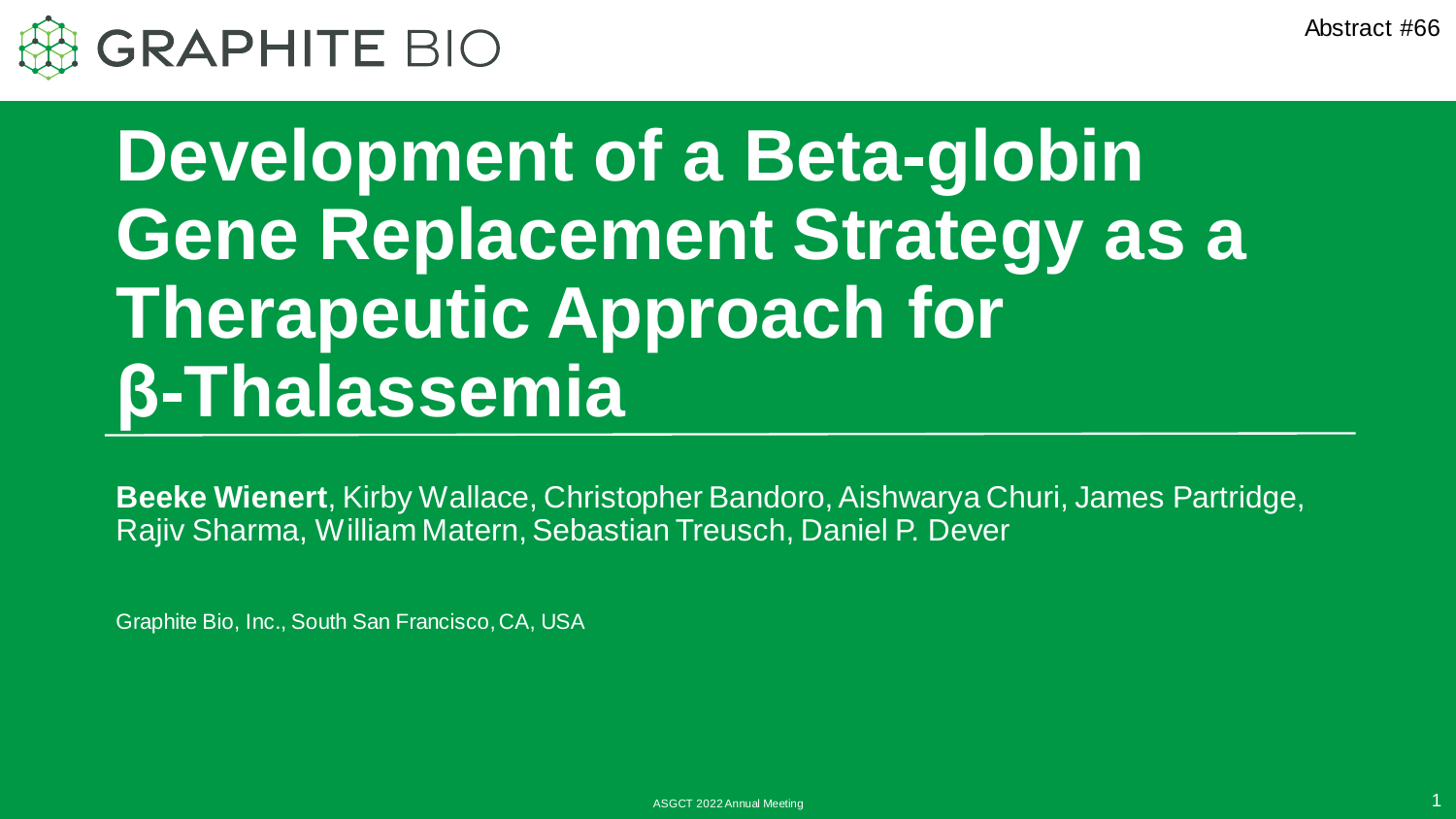All authors are current employees and equity holders in Graphite Bio. Christopher Bandoro reports equity holdings in Sana Biotechnology and James Partridge reports equity holdings in Global Blood Therapeutics.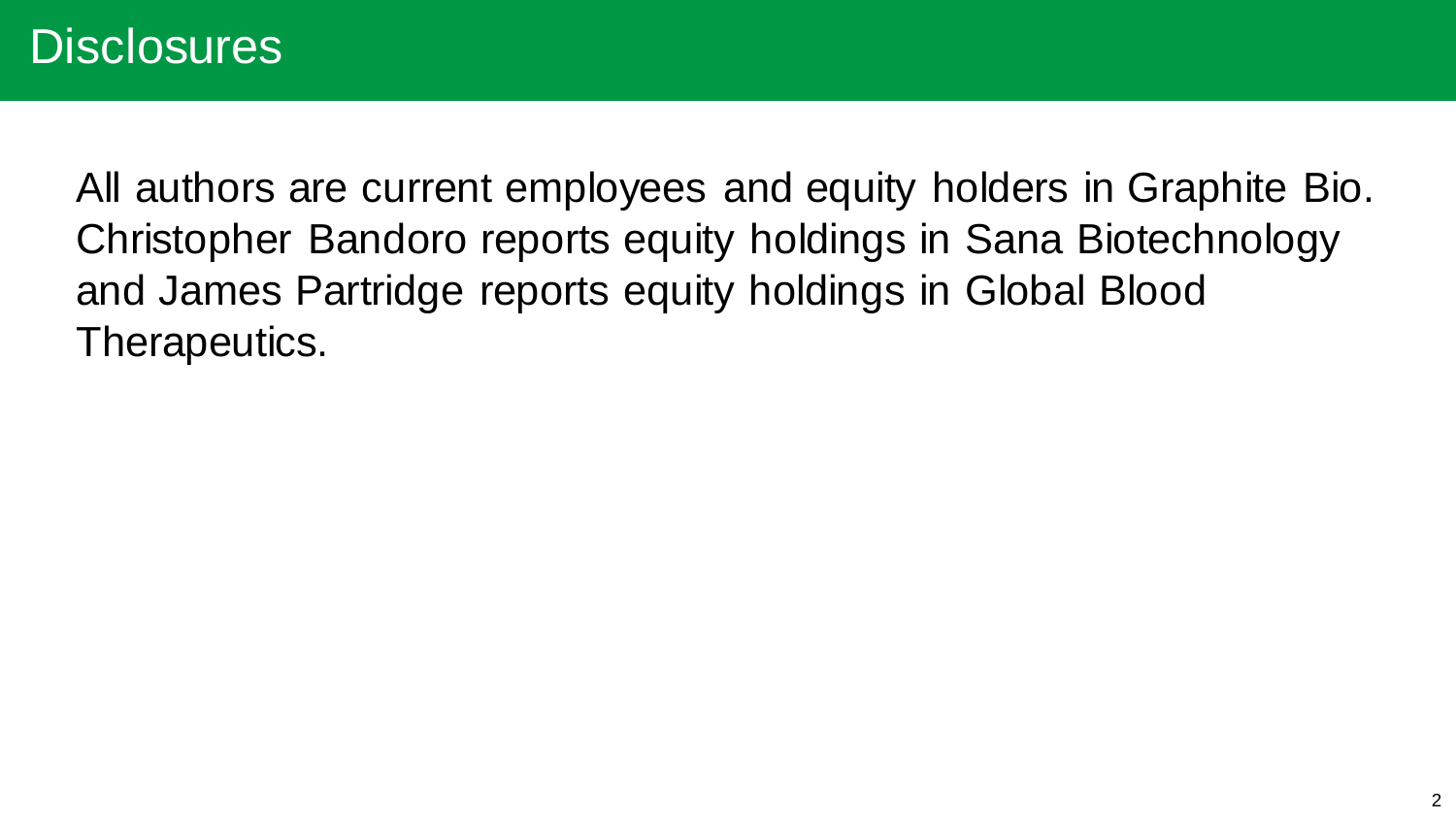## Our goal: Restore normal genotype and physiology in people with hemoglobinopathies



Annually 330,000 infants are born with hemoglobinopathies worldwide, of which sickle cell disease and  $β$ -thalassemia are the most common<sup>3</sup>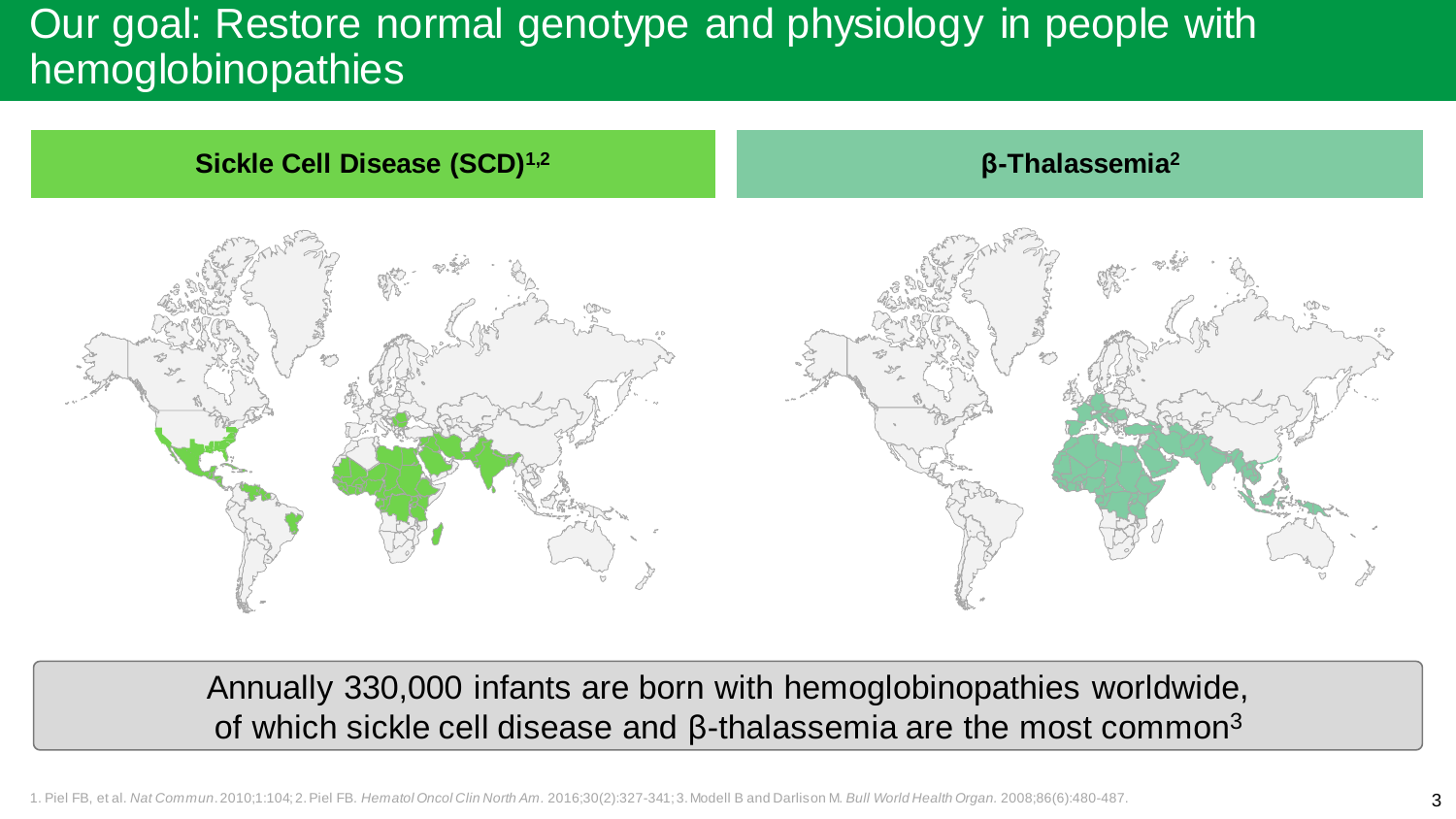#### The UltraHDR™ platform allows for gene correction and gene replacement in sickle cell disease and β-thalassemia

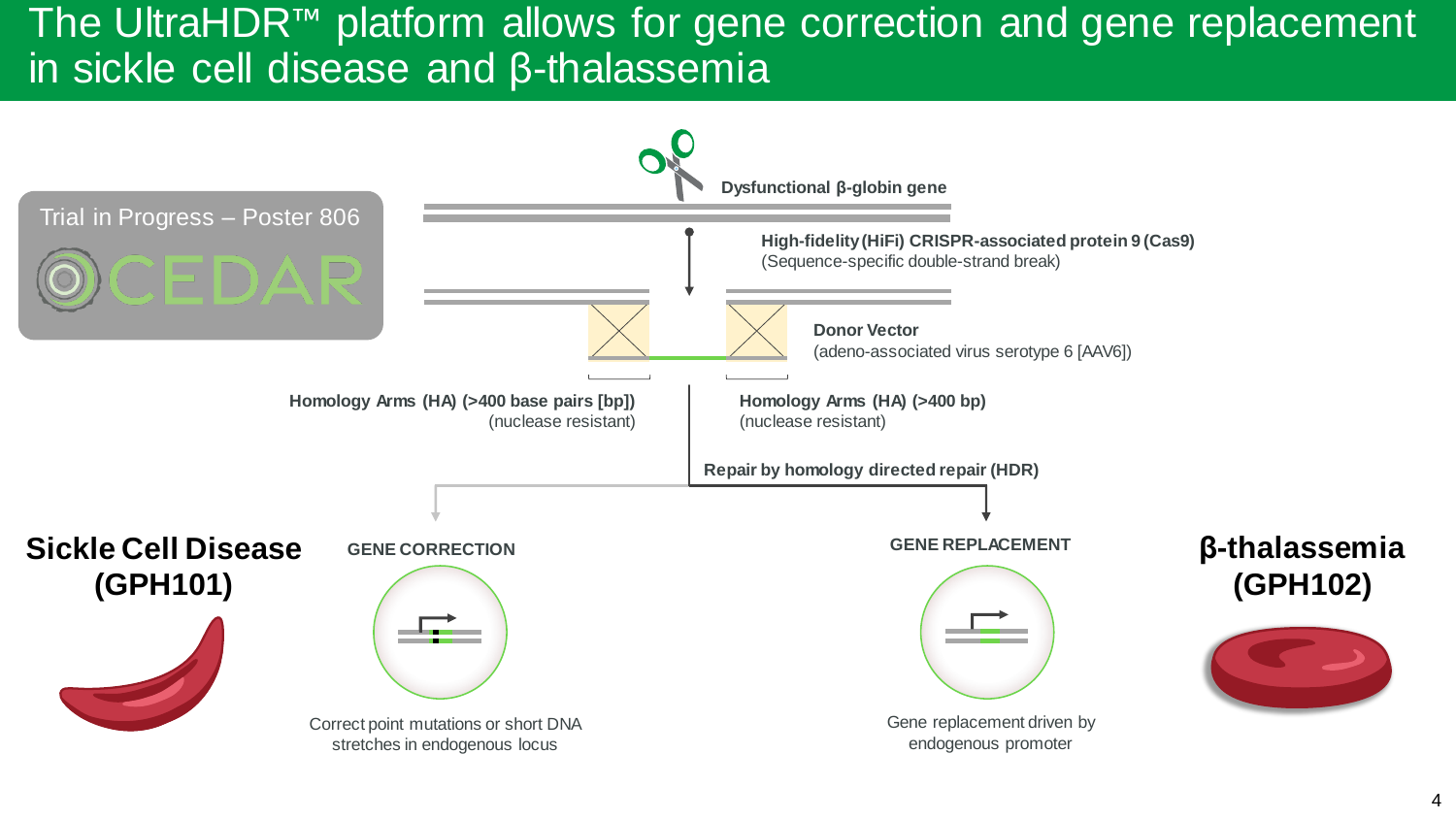## β-thalassemia is a genetic disorder with high unmet need characterized by reduced production of β-globin<sup>1</sup>



- More than 300 mutations are known to cause β-thalassemia<sup>2</sup>
- Globally, 1.5% of the population are carriers of  $β$ -thalassemia mutations<sup>3</sup>
- Approximately 68,000 symptomatic individuals are born annuall $v^4$
- β-globin (HBB) gene replacement would be an ideal therapeutic strategy with the potential to reproduce a normal genotype and restore adult hemoglobin (HbA) expression



<sup>1.</sup> Beta thalassemia. National Organization for Rare Diseases (NORD). https://rarediseases.org/rare-diseases/thalassemia-major/; 2. Taher AT, et al. N Engl J Med. 2021;384(8):727-743; 3. Galanello R and Origa R. Orphanet J *Rare Dis*. 2010;5:11; 4. Origa R. *Genet Med.* 2017;19(6):609-619. Figures created with BioRender.com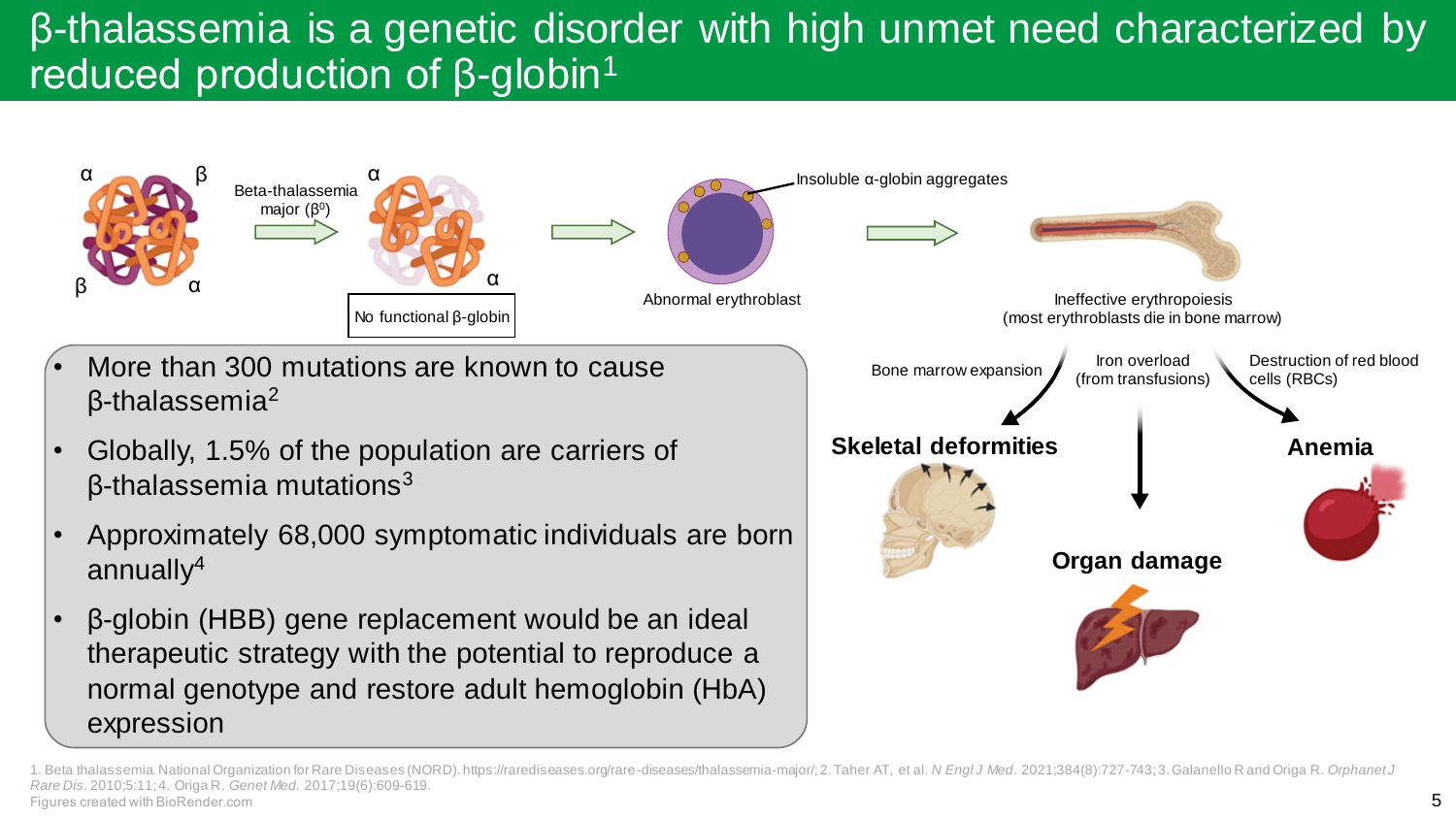## How do β-globin expression levels from a replaced β-globin coding sequence compare to physiological β-globin levels?



**Replaced β-globin gene**

<sup>a</sup> To distinguish β-globin produced from the HDR allele from endogenously produced β-globin, a sickle point mutation was introduced in the DNA donor.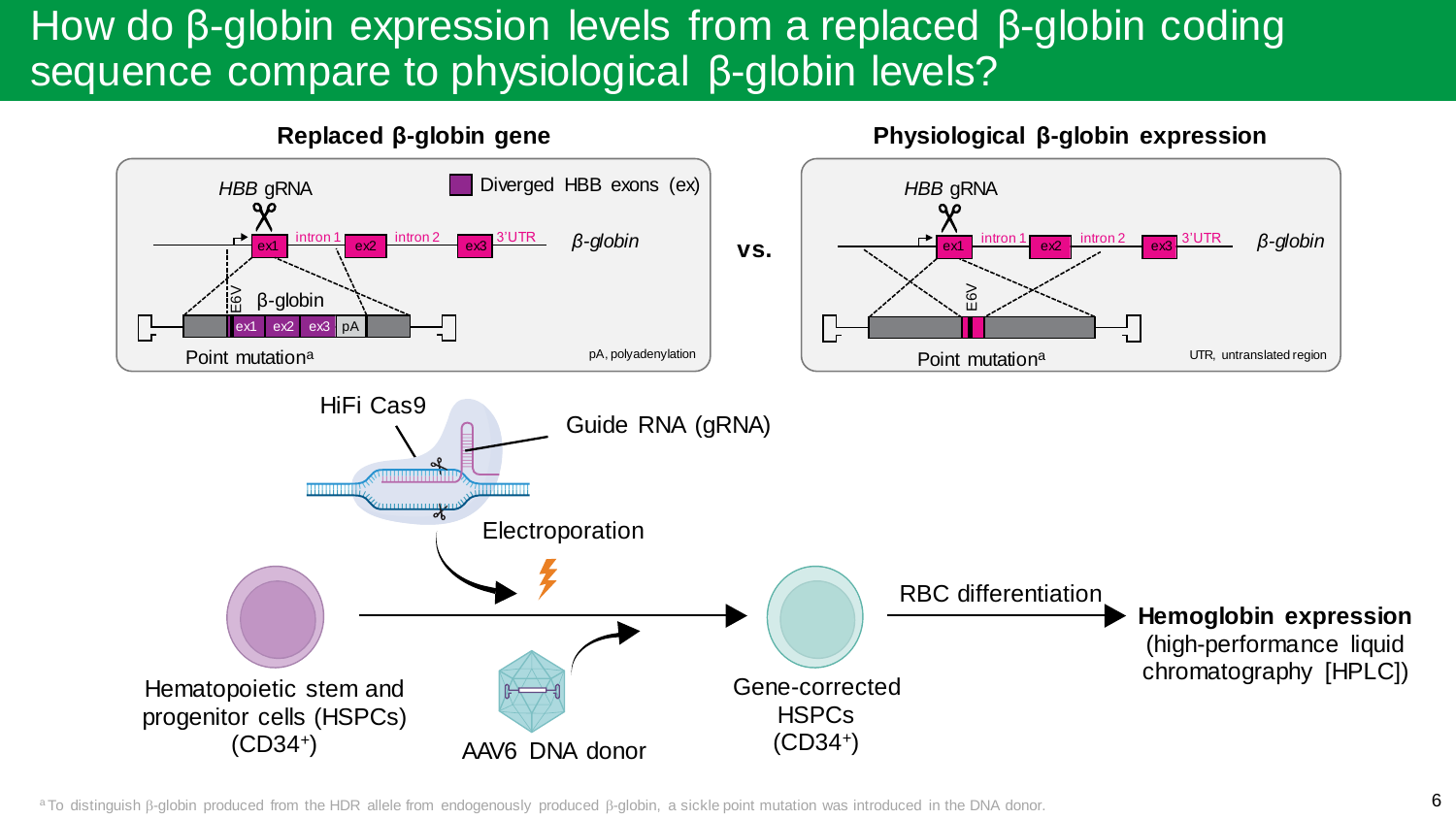## The β-globin gene requires introns for physiological protein expression

**vs.**



**Replaced β-globin gene**

- Replacement with a diverged β-globin coding sequence reduces hemoglobin expression
- Introns are necessary for physiological expression of β-globin
- Requirement for non-homologous DNA donor prevents use of β-globin introns
- **We sought to develop a non-homologous AAV6 DNA donor that results in physiological β-globin expression levels**

**Physiological β-globin expression**

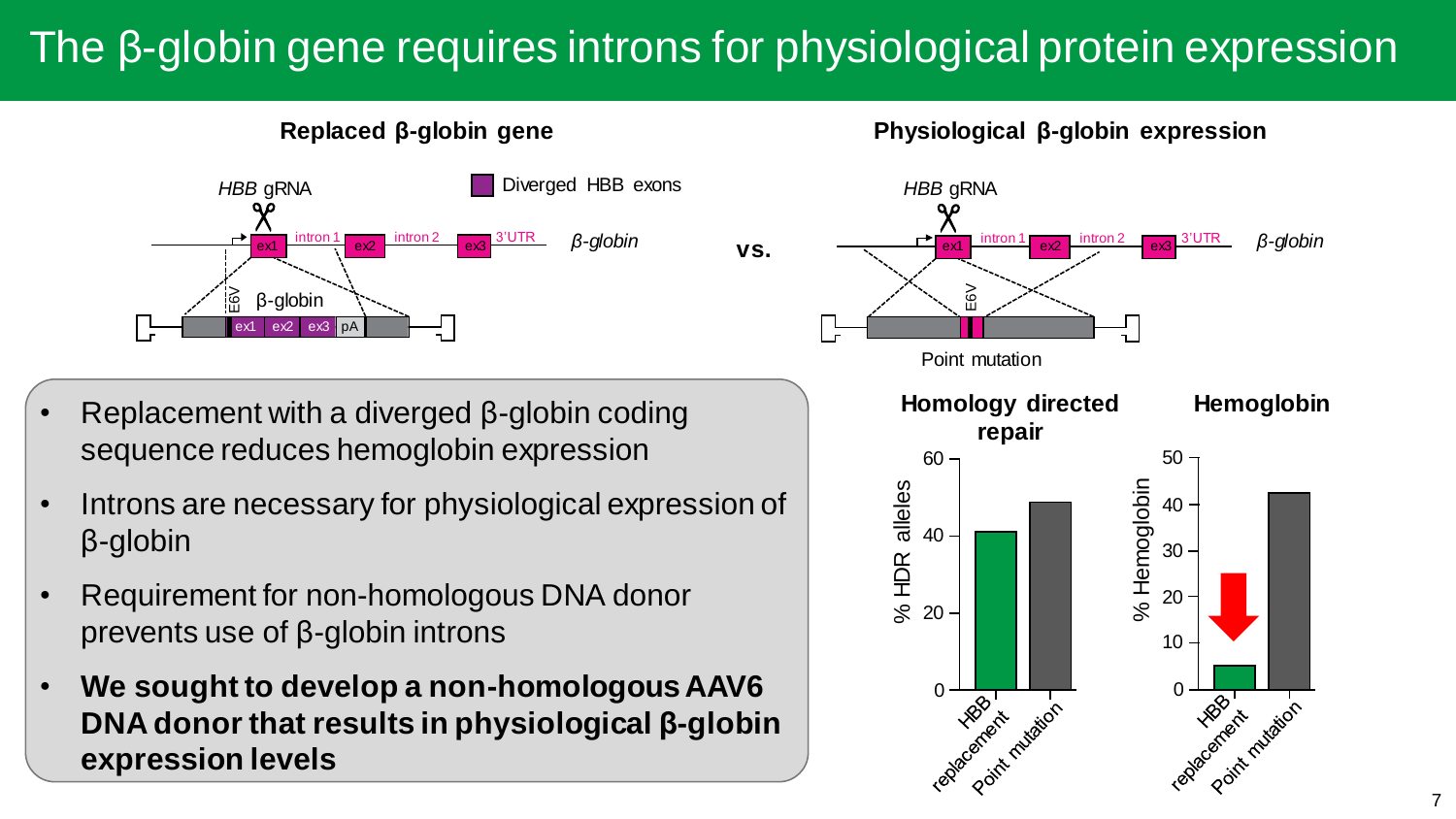## A T2A-EGFP reporter system allows screening for high-expressing DNA donors



Incorporating heterologous introns restores β-globin expression to physiological levels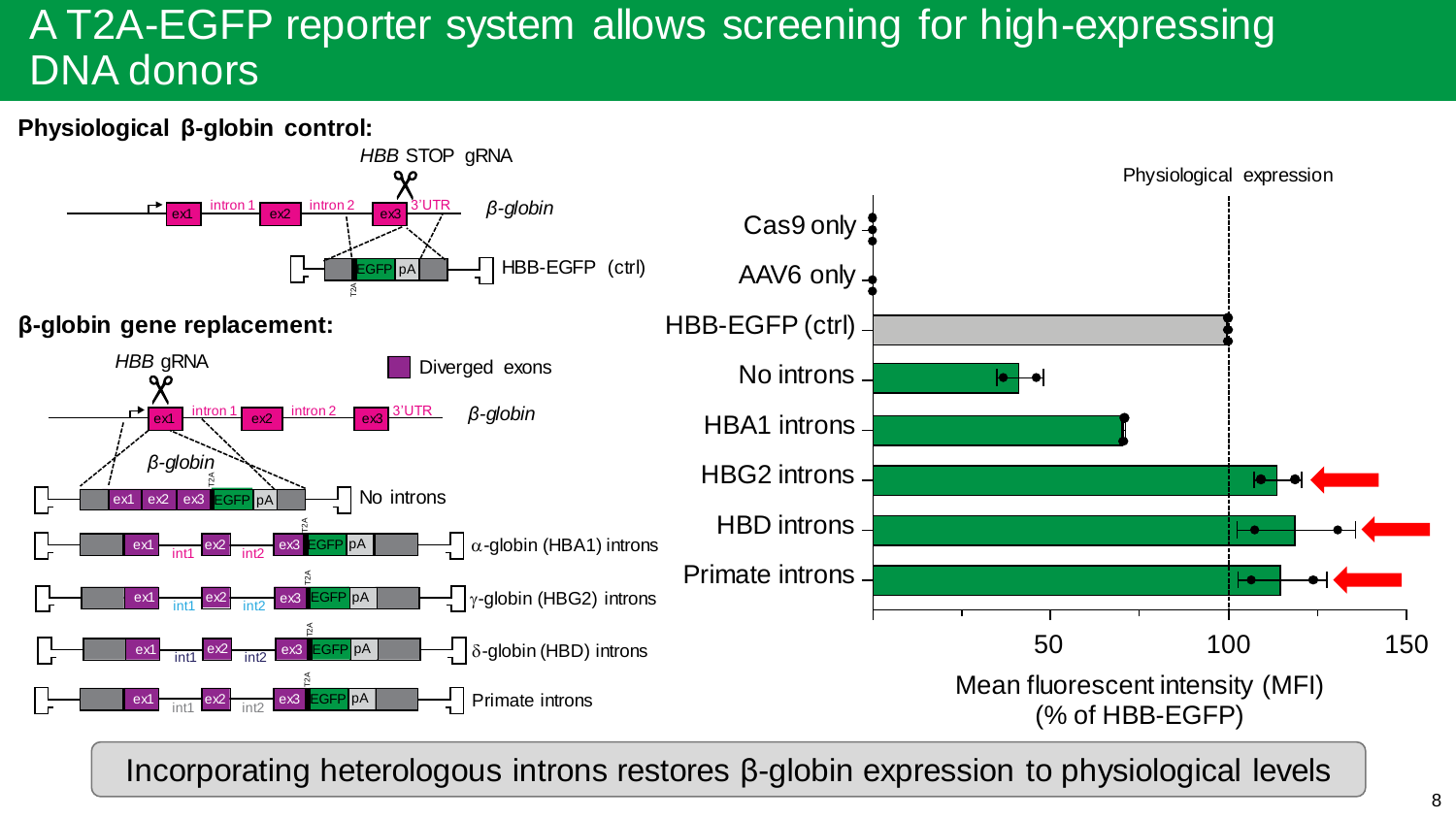## Heterologous intron donors produce hemoglobin tetramers



Poster presented at the 2021 ASH Annual Meeting & Exposition, held on 11-14 December 2021 HBB coding sequence with HBG2 introns results in up to 40% HDR and physiological hemoglobin protein levels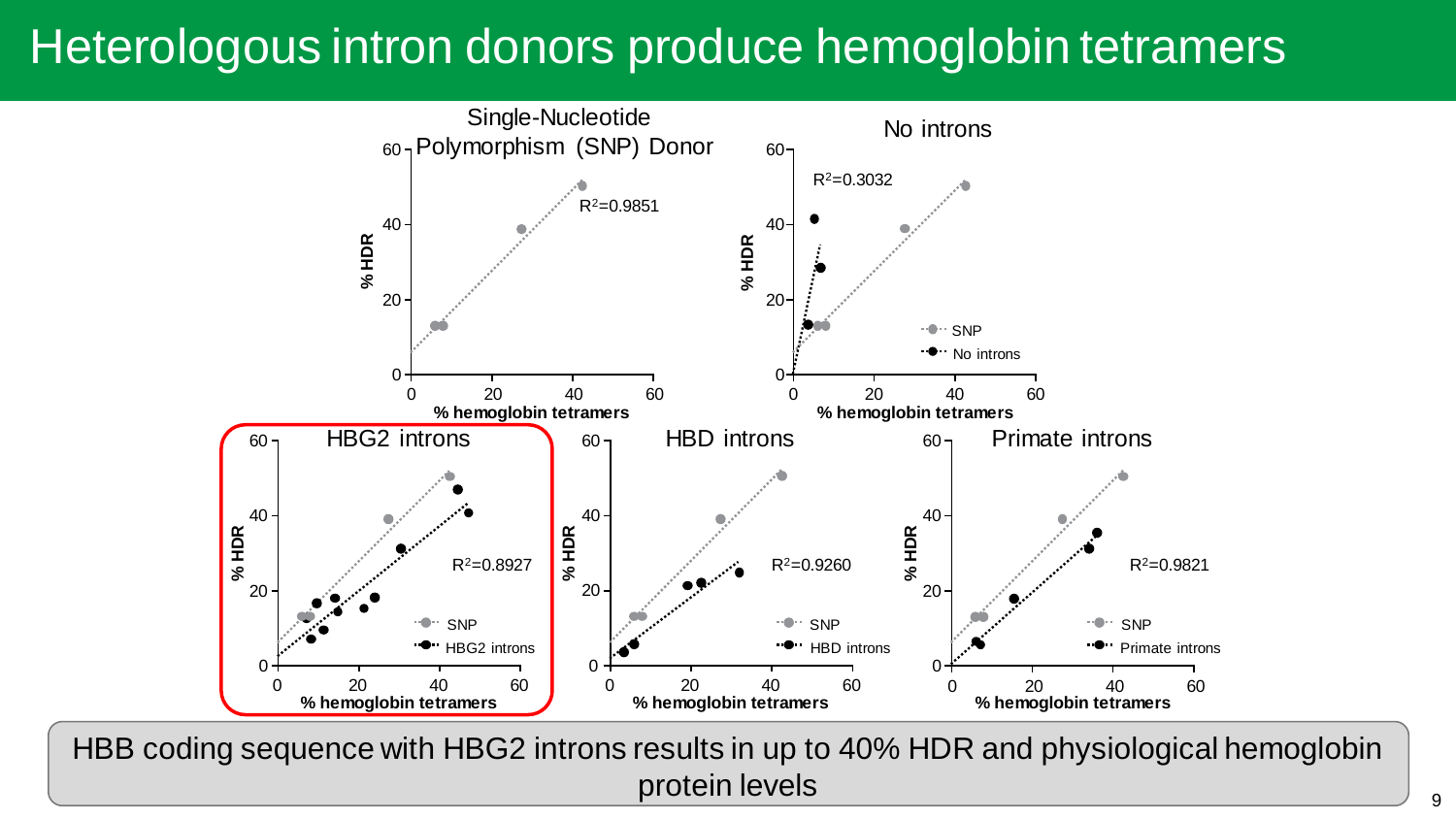## Can the HBG2 β-globin DNA donor be further optimized?

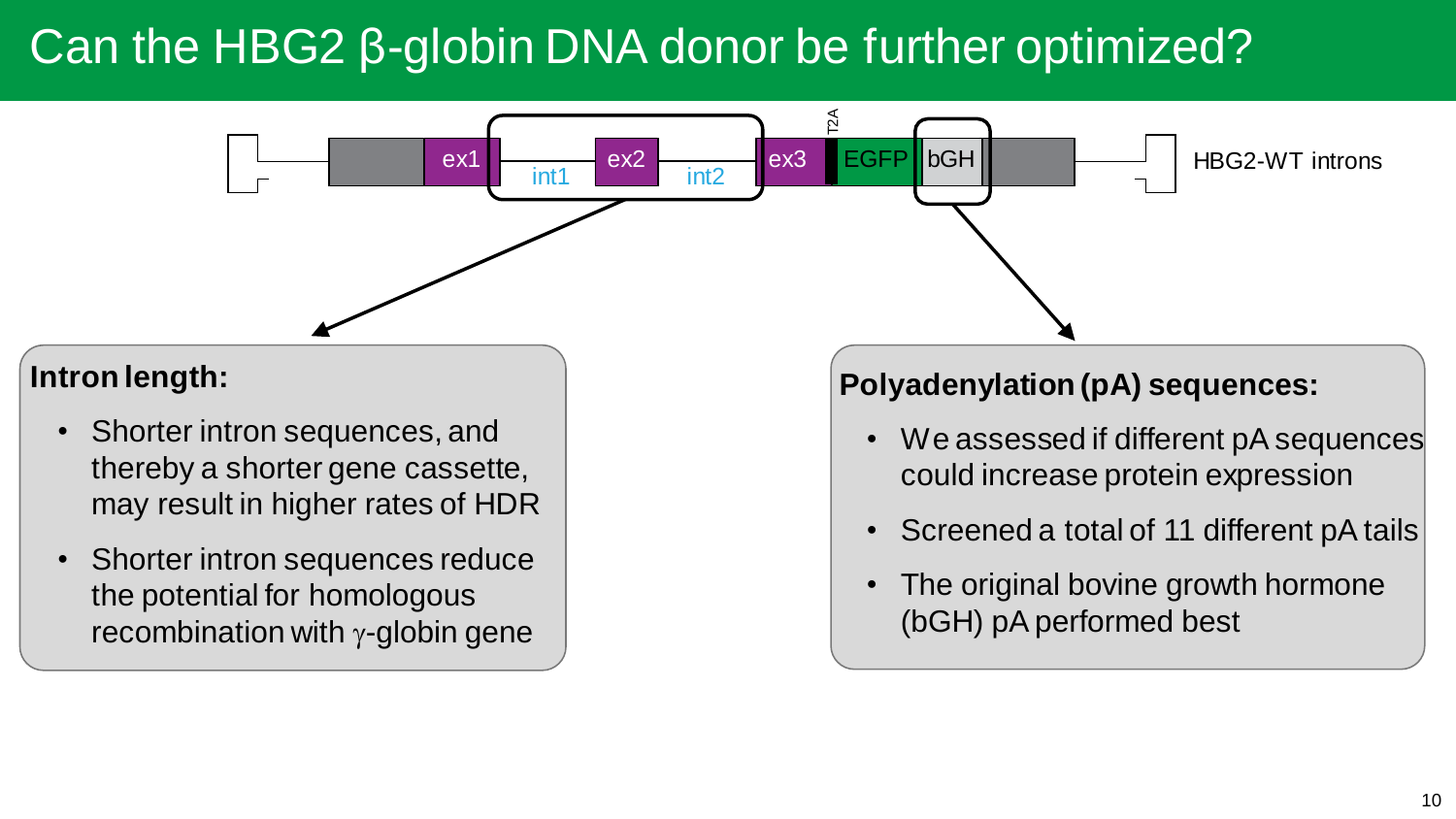#### Optimization of the HBG2 β-globin DNA donor identified an additional β-globin DNA donor with truncated introns



- Most intron deletions resulted in a relative loss of expression
- We identified one truncated intron 2 DNA donor that resulted in sustained HBB-EGFP expression

#### **Two high-expressing DNA donors**



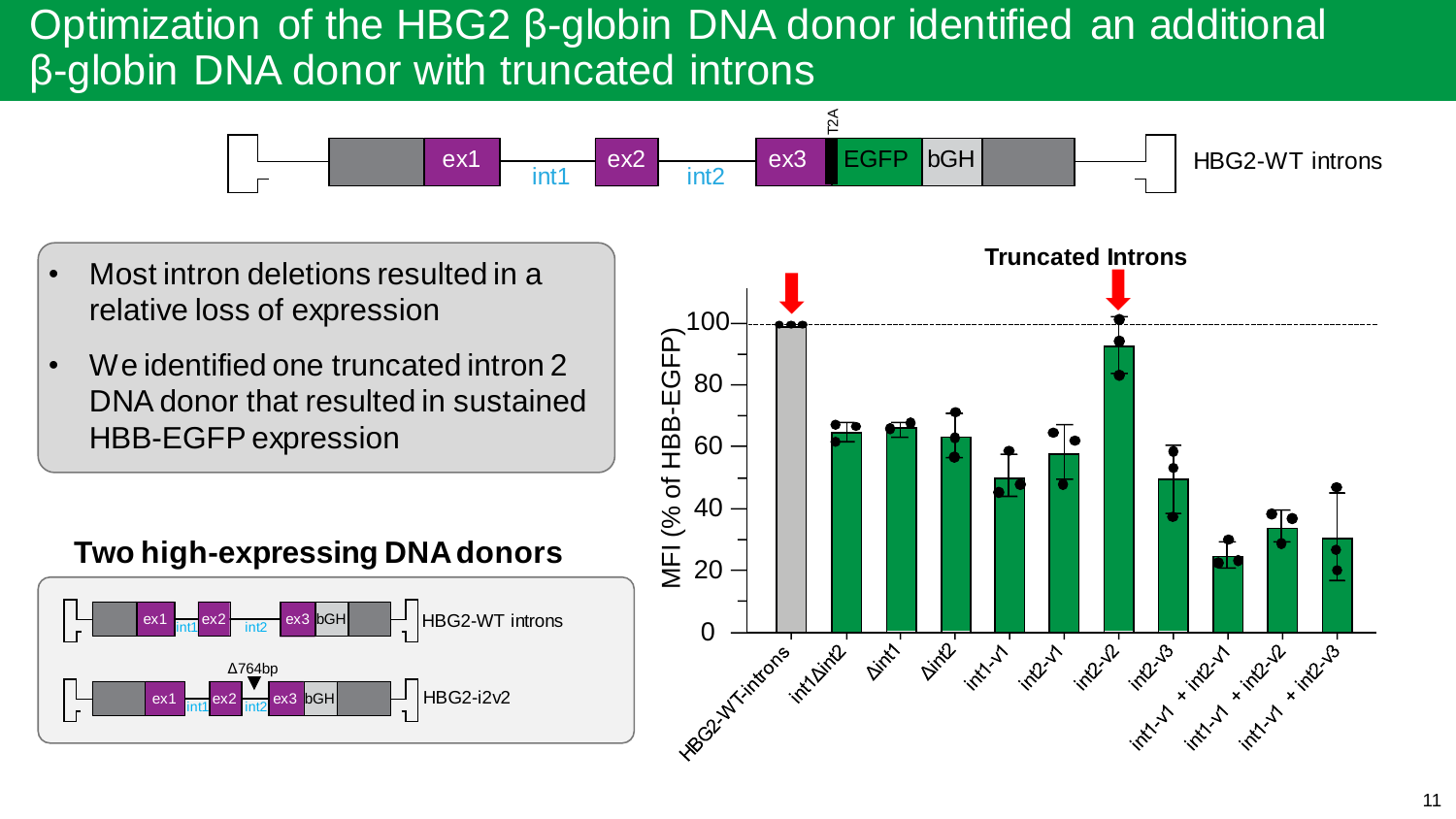## β-globin gene replacement is effective in both healthy and SCD patient **HSPCs**



Similar frequencies of HDR are achieved in HSPCs derived from healthy volunteers and from patients with sickle cell disease

# surrogate for β-thalassemia patient HSPCs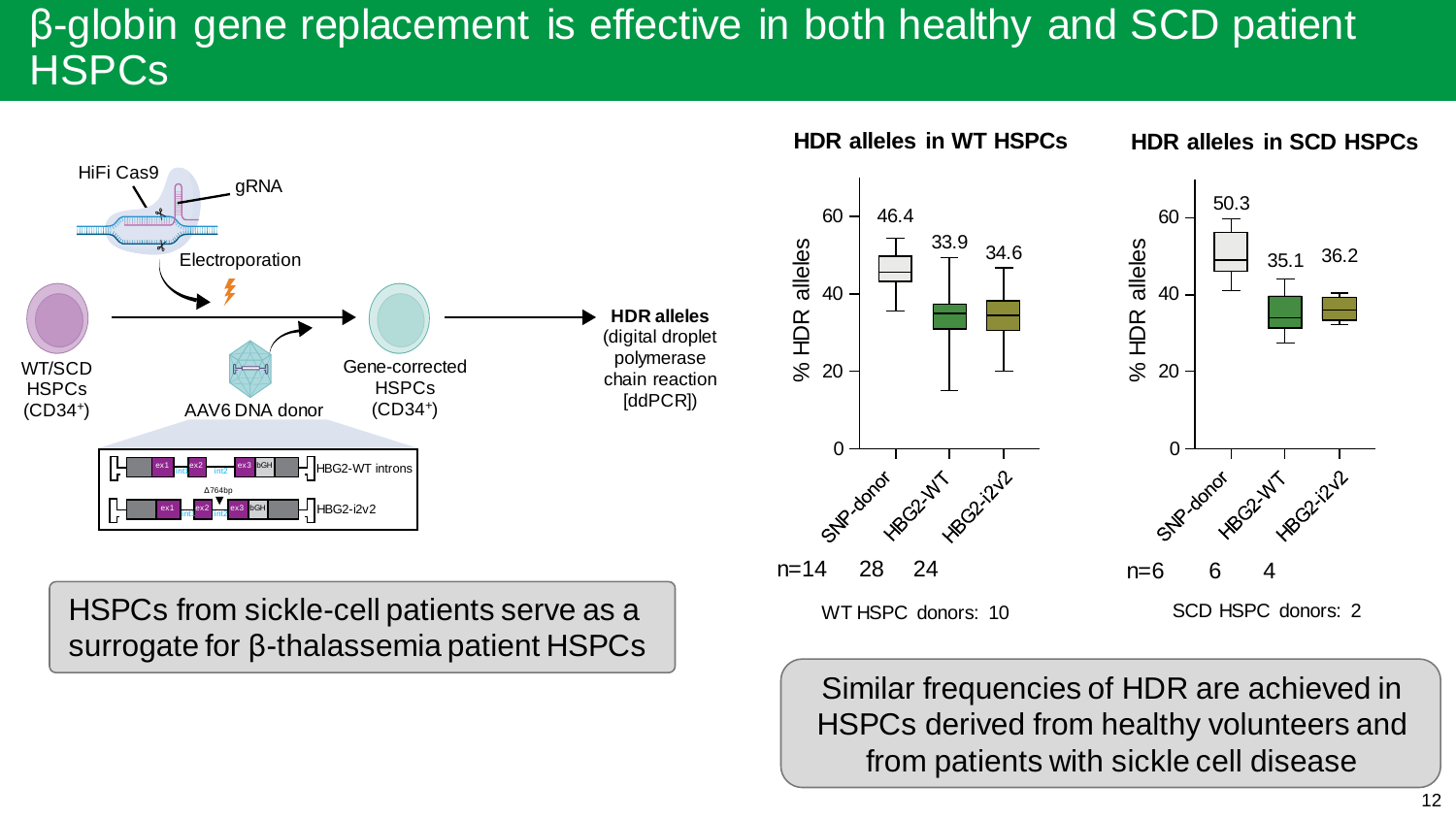#### β-globin gene replacement restores adult hemoglobin (HbA) expression in patient SCD-HSPCs



HBB gene replacement using the optimized DNA donors restored HbA expression to a level comparable to a SCD point mutation-correction strategy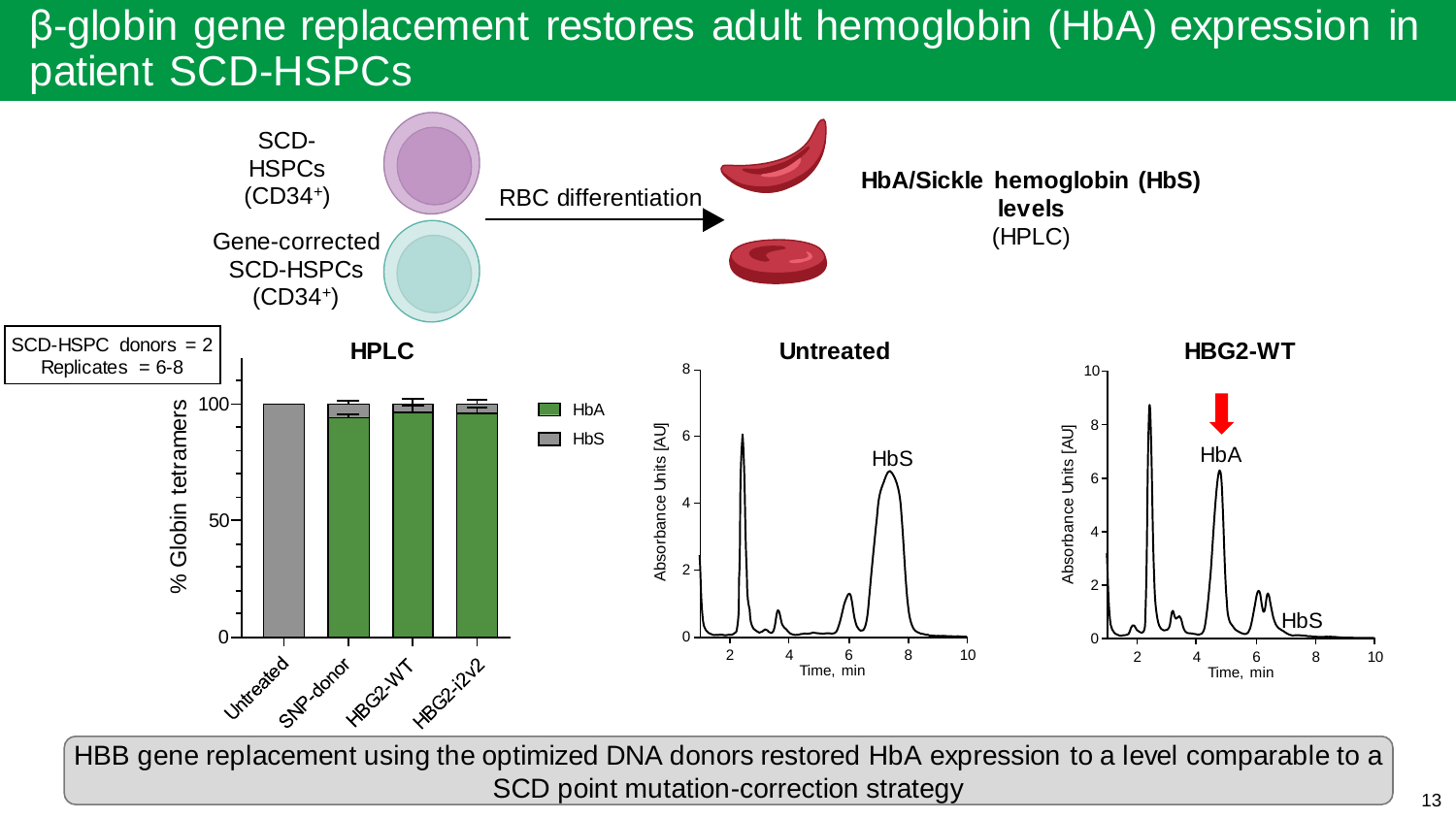## **Conclusions**

- β-thalassemia is a genetic disorder with high unmet need
- Using our UltraHDR™ platform, we developed a precise β-globin gene replacement strategy that restores HbA expression, offering a differentiated approach for treating β-thalassemia
- Additional preclinical studies are planned to further study this approach and advance the GPH102 program

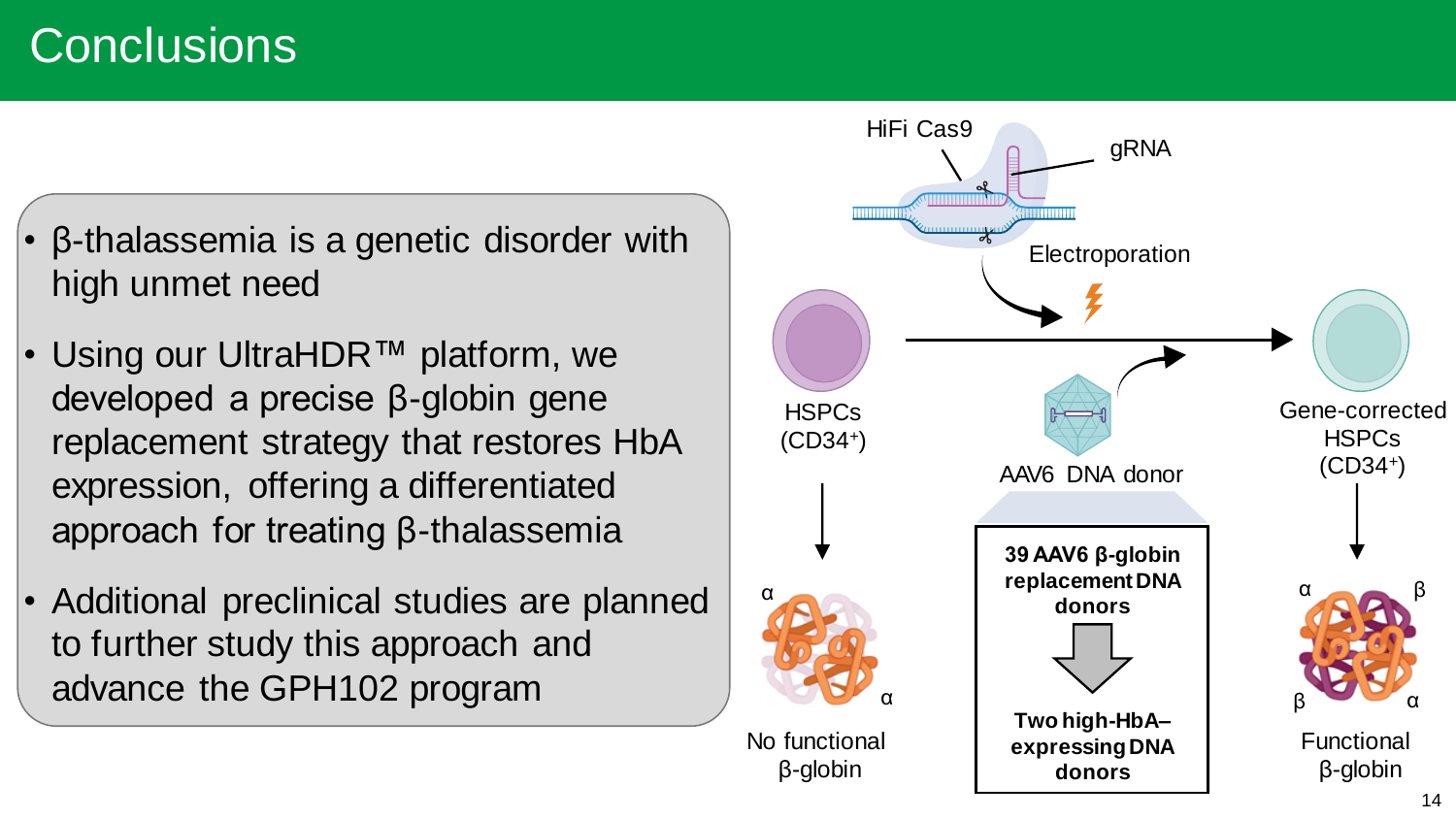- Graphite Bio team members: Jane Grogan, Shaheen Kabir, Vincent Siu, Glen Chew, Craig Ennis
- Dr. John Tisdale, NIH, for providing SCD patient HSPCs

Medical writing assistance was provided by Kymberleigh Romano, PhD, of Healthcare Consultancy Group, LLC and was funded by Graphite Bio, Incorporated